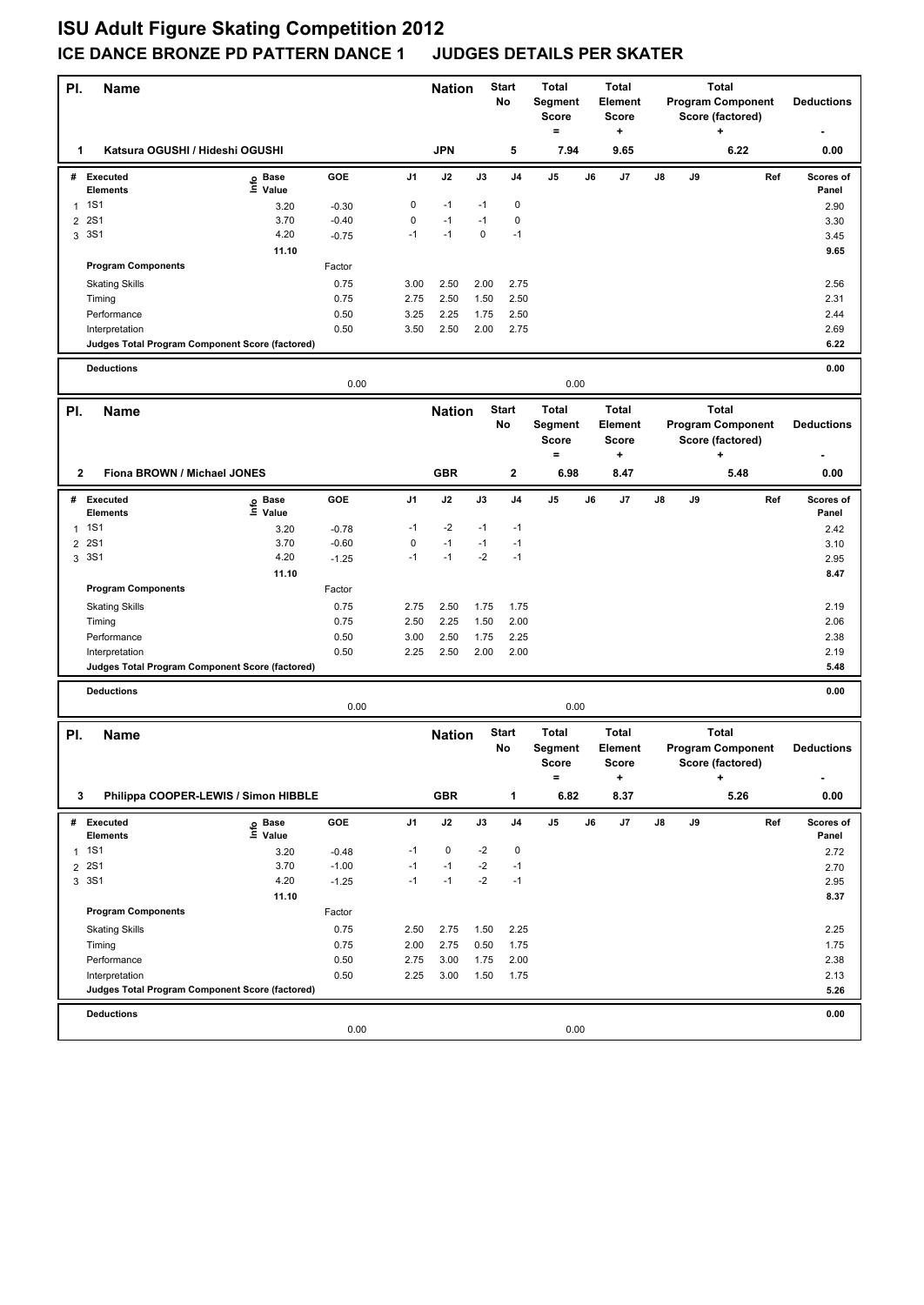## **ISU Adult Figure Skating Competition 2012 ICE DANCE BRONZE PD PATTERN DANCE 1 JUDGES DETAILS PER SKATER**

| PI.            | <b>Name</b>                                                       |                   |         |                | <b>Start</b><br><b>Nation</b><br>No |      |                    | <b>Total</b><br><b>Total</b><br>Segment<br>Element<br><b>Score</b><br>Score<br>$=$<br>÷ |    | <b>Total</b><br><b>Program Component</b><br>Score (factored)<br>+ |    |    |                                                                           | <b>Deductions</b> |                        |
|----------------|-------------------------------------------------------------------|-------------------|---------|----------------|-------------------------------------|------|--------------------|-----------------------------------------------------------------------------------------|----|-------------------------------------------------------------------|----|----|---------------------------------------------------------------------------|-------------------|------------------------|
| 4              | Alison PARKER / James WILKINS                                     |                   |         |                | CAN                                 |      | 6                  | 6.04                                                                                    |    | 7.27                                                              |    |    | 4.80                                                                      |                   | 0.00                   |
|                | # Executed<br><b>Elements</b>                                     | e Base<br>⊆ Value | GOE     | J <sub>1</sub> | J2                                  | J3   | J4                 | J <sub>5</sub>                                                                          | J6 | J7                                                                | J8 | J9 |                                                                           | Ref               | Scores of<br>Panel     |
|                | 1 1 S 1                                                           | 3.20              | $-1.13$ | $-1$           | $-2$                                | $-2$ | $-2$               |                                                                                         |    |                                                                   |    |    |                                                                           |                   | 2.07                   |
| $\overline{2}$ | <b>2S1</b>                                                        | 3.70              | $-1.20$ | $-1$           | $-1$                                | $-2$ | $-2$               |                                                                                         |    |                                                                   |    |    |                                                                           |                   | 2.50                   |
|                | 3 3S1                                                             | 4.20              | $-1.50$ | $-1$           | $-1$                                | $-2$ | $-2$               |                                                                                         |    |                                                                   |    |    |                                                                           |                   | 2.70                   |
|                |                                                                   | 11.10             |         |                |                                     |      |                    |                                                                                         |    |                                                                   |    |    |                                                                           |                   | 7.27                   |
|                | <b>Program Components</b>                                         |                   | Factor  |                |                                     |      |                    |                                                                                         |    |                                                                   |    |    |                                                                           |                   |                        |
|                | <b>Skating Skills</b>                                             |                   | 0.75    | 2.50           | 2.50                                | 1.25 | 1.75               |                                                                                         |    |                                                                   |    |    |                                                                           |                   | 2.00                   |
|                | Timing                                                            |                   | 0.75    | 2.25           | 2.25                                | 1.00 | 1.75               |                                                                                         |    |                                                                   |    |    |                                                                           |                   | 1.81                   |
|                | Performance                                                       |                   | 0.50    | 2.75           | 2.50                                | 1.25 | 1.50               |                                                                                         |    |                                                                   |    |    |                                                                           |                   | 2.00                   |
|                | Interpretation                                                    |                   | 0.50    | 2.00           | 2.50                                | 1.50 | 1.50               |                                                                                         |    |                                                                   |    |    |                                                                           |                   | 1.88                   |
|                | Judges Total Program Component Score (factored)                   |                   |         |                |                                     |      |                    |                                                                                         |    |                                                                   |    |    |                                                                           |                   | 4.80                   |
|                | <b>Deductions</b>                                                 |                   |         |                |                                     |      |                    |                                                                                         |    |                                                                   |    |    |                                                                           |                   | 0.00                   |
|                |                                                                   |                   | 0.00    |                |                                     |      |                    | 0.00                                                                                    |    |                                                                   |    |    |                                                                           |                   |                        |
| PI.            | <b>Name</b>                                                       |                   |         |                | <b>Nation</b>                       |      | <b>Start</b><br>No | <b>Total</b><br>Segment<br><b>Score</b><br>$=$                                          |    | <b>Total</b><br>Element<br><b>Score</b>                           |    |    | <b>Total</b><br><b>Program Component</b><br>Score (factored)<br>÷         |                   | <b>Deductions</b>      |
|                |                                                                   |                   |         |                |                                     |      |                    |                                                                                         |    | ٠                                                                 |    |    |                                                                           |                   |                        |
| 5              | Alicja GALA / S.K. LEONG                                          |                   |         |                | <b>USA</b>                          |      | 4                  | 5.86                                                                                    |    | 7.32                                                              |    |    | 4.40                                                                      |                   | 0.00                   |
|                | # Executed<br><b>Elements</b>                                     | e Base<br>⊑ Value | GOE     | J1             | J2                                  | J3   | J4                 | J <sub>5</sub>                                                                          | J6 | J7                                                                | J8 | J9 |                                                                           | Ref               | Scores of<br>Panel     |
| $\mathbf{1}$   | <b>1S1</b>                                                        | 3.20              | $-0.63$ | 0              | $-1$                                | $-2$ | $-1$               |                                                                                         |    |                                                                   |    |    |                                                                           |                   | 2.57                   |
| $\overline{2}$ | <b>2S1</b>                                                        | 3.70              | $-1.40$ | $-1$           | $-2$                                | $-2$ | $-2$               |                                                                                         |    |                                                                   |    |    |                                                                           |                   | 2.30                   |
|                | 3 3 S 1                                                           | 4.20              | $-1.75$ | $-1$           | $-2$                                | $-2$ | $-2$               |                                                                                         |    |                                                                   |    |    |                                                                           |                   | 2.45                   |
|                |                                                                   | 11.10             |         |                |                                     |      |                    |                                                                                         |    |                                                                   |    |    |                                                                           |                   | 7.32                   |
|                | <b>Program Components</b>                                         |                   | Factor  |                |                                     |      |                    |                                                                                         |    |                                                                   |    |    |                                                                           |                   |                        |
|                | <b>Skating Skills</b>                                             |                   | 0.75    | 2.25           | 2.25                                | 1.25 | 1.50               |                                                                                         |    |                                                                   |    |    |                                                                           |                   | 1.81                   |
|                | Timing                                                            |                   | 0.75    | 2.00           | 2.00                                | 1.00 | 1.00               |                                                                                         |    |                                                                   |    |    |                                                                           |                   | 1.50                   |
|                | Performance                                                       |                   | 0.50    | 2.75           | 2.25                                | 1.25 | 1.50               |                                                                                         |    |                                                                   |    |    |                                                                           |                   | 1.94                   |
|                | Interpretation                                                    |                   | 0.50    | 2.50           | 2.25                                | 1.50 | 1.25               |                                                                                         |    |                                                                   |    |    |                                                                           |                   | 1.88                   |
|                | Judges Total Program Component Score (factored)                   |                   |         |                |                                     |      |                    |                                                                                         |    |                                                                   |    |    |                                                                           |                   | 4.40                   |
|                | <b>Deductions</b>                                                 |                   |         |                |                                     |      |                    |                                                                                         |    |                                                                   |    |    |                                                                           |                   | 0.00                   |
|                |                                                                   |                   | 0.00    |                |                                     |      |                    | 0.00                                                                                    |    |                                                                   |    |    |                                                                           |                   |                        |
| PI.            | <b>Name</b>                                                       |                   |         |                | <b>Nation</b>                       |      | <b>Start</b><br>No | <b>Total</b><br>Segment<br>Score<br>$=$                                                 |    | <b>Total</b><br>Element<br>Score<br>٠                             |    |    | <b>Total</b><br><b>Program Component</b><br>Score (factored)<br>$\ddot{}$ |                   | <b>Deductions</b><br>٠ |
| 6              | Roosje LAMPE-CORDANG / Jan ADRIAANSEN                             |                   |         |                | <b>NED</b>                          |      | 3                  | 5.07                                                                                    |    | 5.40                                                              |    |    | 4.74                                                                      |                   | 0.00                   |
|                | # Executed                                                        |                   | GOE     | J1             | J2                                  | J3   | J4                 | J5                                                                                      | J6 | J7                                                                | J8 | J9 |                                                                           | Ref               | Scores of              |
|                | <b>Elements</b>                                                   | e Base<br>⊆ Value |         |                |                                     |      |                    |                                                                                         |    |                                                                   |    |    |                                                                           |                   | Panel                  |
|                |                                                                   | 0.00              | 0.00    | $\sim$         | $\blacksquare$                      |      | $\blacksquare$     |                                                                                         |    |                                                                   |    |    |                                                                           |                   | 0.00                   |
|                | 2 2 S 1                                                           | 3.70              | $-1.00$ | $-1$           | $-1$                                | $-1$ | $-2$               |                                                                                         |    |                                                                   |    |    |                                                                           |                   | 2.70                   |
|                | 3 3S1                                                             | 4.20              | $-1.50$ | $-1$           | $-2$                                | $-1$ | $-2$               |                                                                                         |    |                                                                   |    |    |                                                                           |                   | 2.70                   |
|                |                                                                   | 7.90              |         |                |                                     |      |                    |                                                                                         |    |                                                                   |    |    |                                                                           |                   | 5.40                   |
|                | <b>Program Components</b>                                         |                   | Factor  |                |                                     |      |                    |                                                                                         |    |                                                                   |    |    |                                                                           |                   |                        |
|                | <b>Skating Skills</b>                                             |                   | 0.75    | 2.25           | 2.25                                | 1.50 | 1.75               |                                                                                         |    |                                                                   |    |    |                                                                           |                   | 1.94                   |
|                | Timing                                                            |                   | 0.75    | 1.75           | 2.50                                | 1.25 | 1.50               |                                                                                         |    |                                                                   |    |    |                                                                           |                   | 1.75                   |
|                | Performance                                                       |                   | 0.50    | 2.50           | 2.50                                | 1.50 | 1.75               |                                                                                         |    |                                                                   |    |    |                                                                           |                   | 2.06                   |
|                | Interpretation<br>Judges Total Program Component Score (factored) |                   | 0.50    | 2.00           | 2.25                                | 1.75 | 1.50               |                                                                                         |    |                                                                   |    |    |                                                                           |                   | 1.88<br>4.74           |
|                | <b>Deductions</b>                                                 |                   |         |                |                                     |      |                    |                                                                                         |    |                                                                   |    |    |                                                                           |                   | 0.00                   |
|                |                                                                   |                   | 0.00    |                |                                     |      |                    | 0.00                                                                                    |    |                                                                   |    |    |                                                                           |                   |                        |
|                |                                                                   |                   |         |                |                                     |      |                    |                                                                                         |    |                                                                   |    |    |                                                                           |                   |                        |